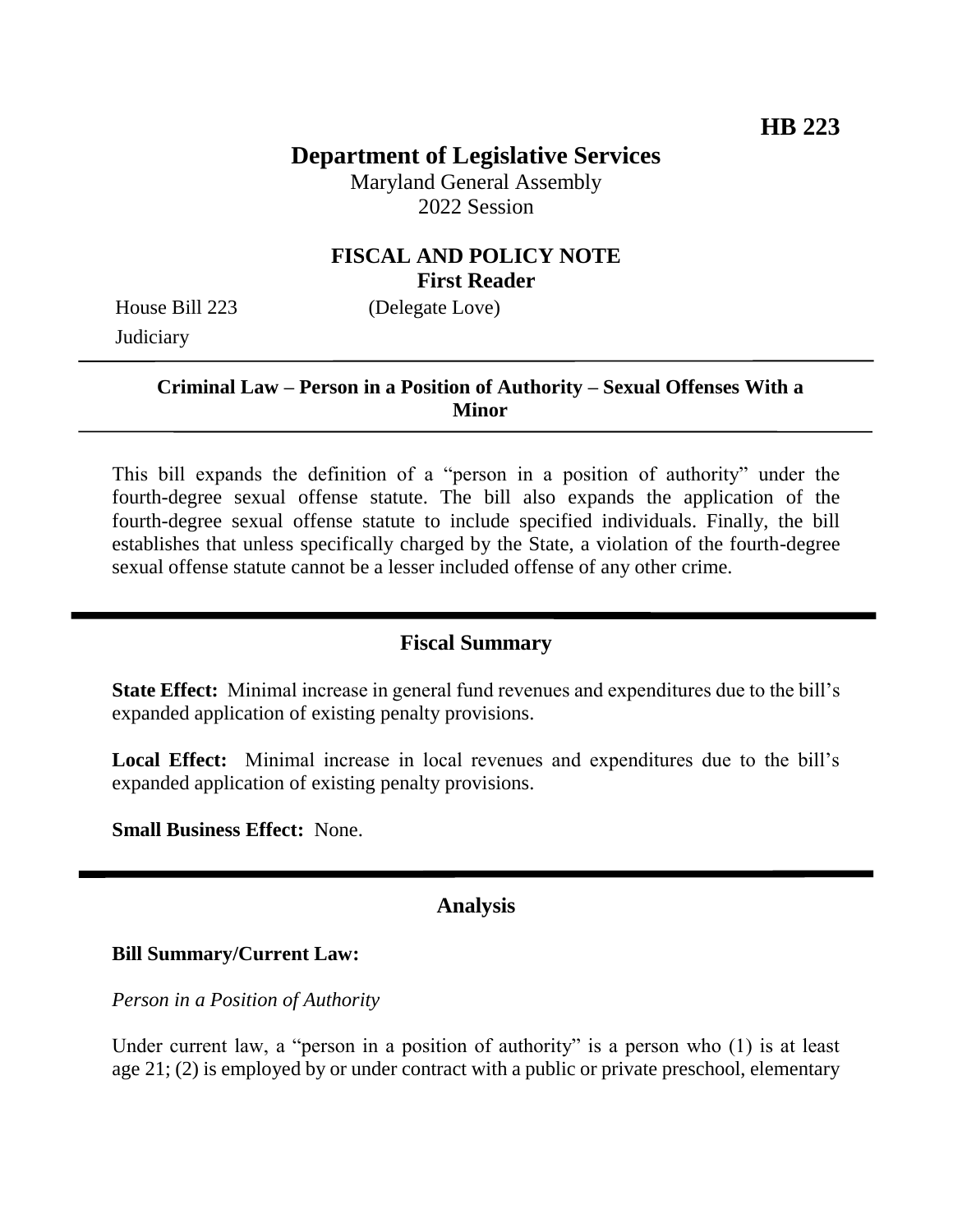school, or secondary school; and (3) because of the person's position or occupation, exercises supervision over a minor who attends the school.

The bill redefines a person in a position of authority to be an individual who is

- $\bullet$  at least age 21;
- is employed by or under contract with (1) a public or private preschool, elementary school, or secondary school; (2) a child care facility, including an after-school program; (3) a commercial or nonprofit instructional program for music, dance, art, tutoring, academic enrichment, martial arts, or a program with a similar purpose; (4) a sports, scouting, or recreational activity or program; (5) a day or overnight camp; (6) a religious institution; or (7) any unit of local, State, or federal government; and
- because of the person's position or occupation, exercises supervision over a minor who attends or participates in an institution, a program, or an activity listed above or operated by any unit of local, State, or federal government.

Under current law, a person in a position of authority includes a principal, vice principal, teacher, coach, or school counselor at a public or private preschool, elementary school, or secondary school.

The bill repeals these specific inclusions. Instead, the bill specifies that a person of authority includes an individual who is under contract with or is a volunteer, an intern, or a paid employee of an institution, program, or activity mentioned above and who, in that capacity, (1) directs or supervises minors enrolled or participating in the institution, program, or activity or (2) supervises one or more persons in a position of authority within the institution, program, or activity.

### *Sexual Offense in the Fourth Degree*

Currently, the crime of fourth-degree sexual offense prohibits a person from (1) engaging in sexual contact with another without the consent of the other or (2) except as prohibited under the third-degree sexual offense statute, engaging in a sexual act or vaginal intercourse with a victim who is age 14 or 15 and the person performing the act is at least four years older than the victim. Additionally, with specified exceptions, it is a fourth-degree sexual offense for a *person in a position of authority* to engage in a sexual act, sexual contact, or vaginal intercourse with a minor who, at the time of the act, contact, or intercourse, is a student enrolled at a school where the person is employed.

HB 223/ Page 2 Under the bill, with specified exceptions, a *person in a position of authority* is prohibited from engaging in a sexual act, sexual contact, or vaginal intercourse with a minor who (1) at the time of the offense, is enrolled or participating in the institution, program, or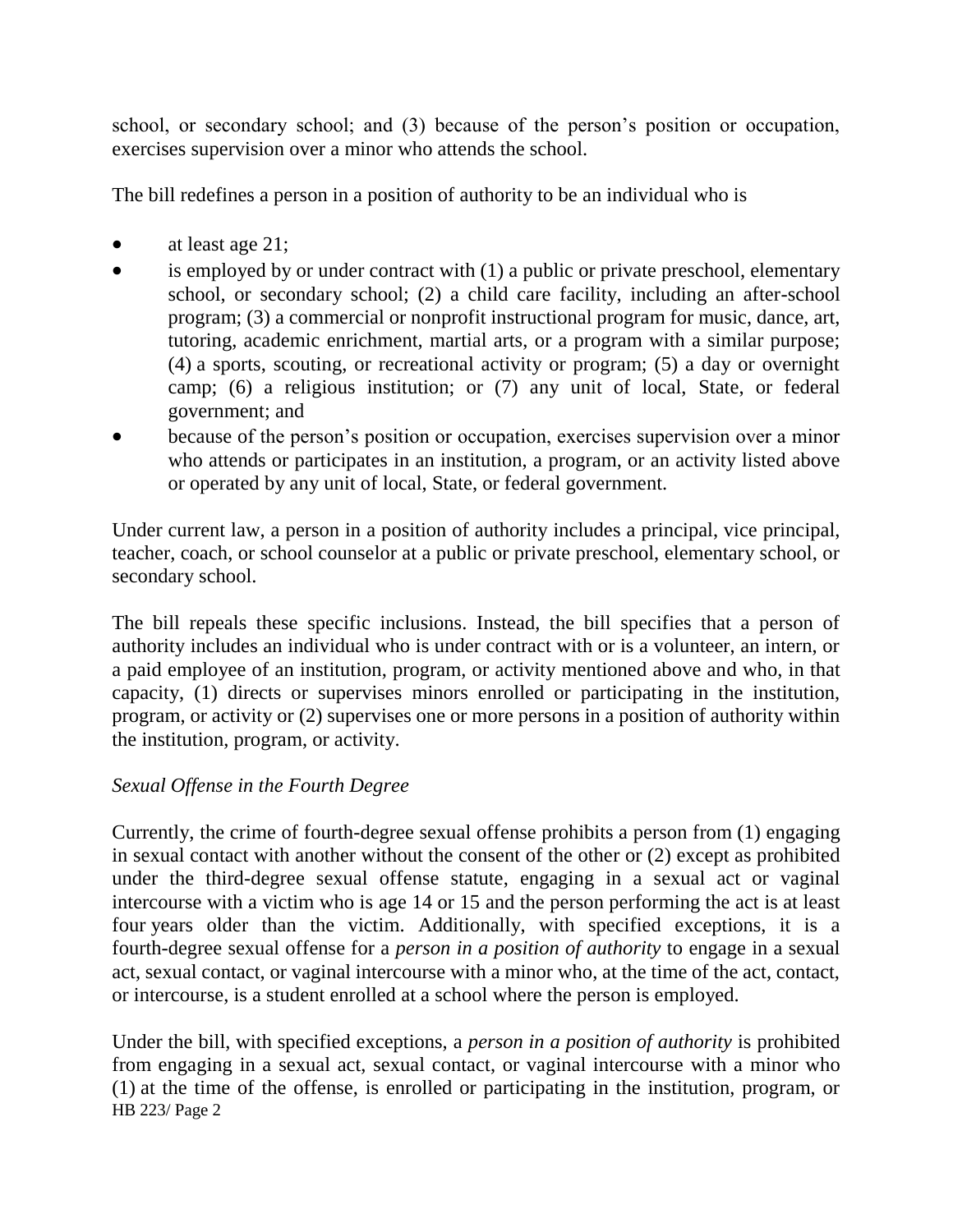activity where the person is employed or under contract or (2) was previously enrolled or participating in the institution, program, or activity at the same time the person of authority was employed or under contract.

A fourth-degree sexual offense is a misdemeanor, punishable by imprisonment for up to one year and/or a \$1,000 maximum fine. A penalty of imprisonment for up to three years and/or a \$1,000 maximum fine applies to specified subsequent offenders. Imposition of the subsequent offender penalty is subject to specified procedural requirements. There is a three-year statute of limitations for prosecution of a fourth-degree sexual offense involving a person in a position of authority or sexual contact with a minor without the consent of the minor.

**State Revenues:** General fund revenues increase minimally as a result of the bill's expanded application of existing monetary penalty provisions from cases heard in the District Court.

**State Expenditures:** General fund expenditures increase minimally as a result of the bill's expanded application of existing incarceration penalties due to more people being committed to State correctional facilities and increased payments to counties for reimbursement of inmate costs. The number of people convicted under the bill is expected to be minimal. The Judiciary can implement the bill's provisions using existing budgeted resources.

Persons serving a sentence longer than 18 months are incarcerated in State correctional facilities. Currently, the average total cost per inmate, including overhead, is estimated at \$4,700 per month. Persons serving a sentence of one year or less in a jurisdiction other than Baltimore City are sentenced to local detention facilities. For persons sentenced to a term of between 12 and 18 months, the sentencing judge has the discretion to order that the sentence be served at a local facility or a State correctional facility. The State provides assistance to the counties for locally sentenced inmates and for (1) inmates who are sentenced to and awaiting transfer to the State correctional system; (2) sentenced inmates confined in a local detention center between 12 and 18 months; and (3) inmates who have been sentenced to the custody of the State but are confined in or who receive reentry or other prerelease programming and services from a local facility.

The State does not pay for pretrial detention time in a local correctional facility. Persons sentenced in Baltimore City are generally incarcerated in State correctional facilities. The Baltimore Pretrial Complex, a State-operated facility, is used primarily for pretrial detentions.

The Office of the Public Defender (OPD) advises that the bill increases the agency's workload and caseload by an unpredictable amount. The Department of Legislative

HB 223/ Page 3